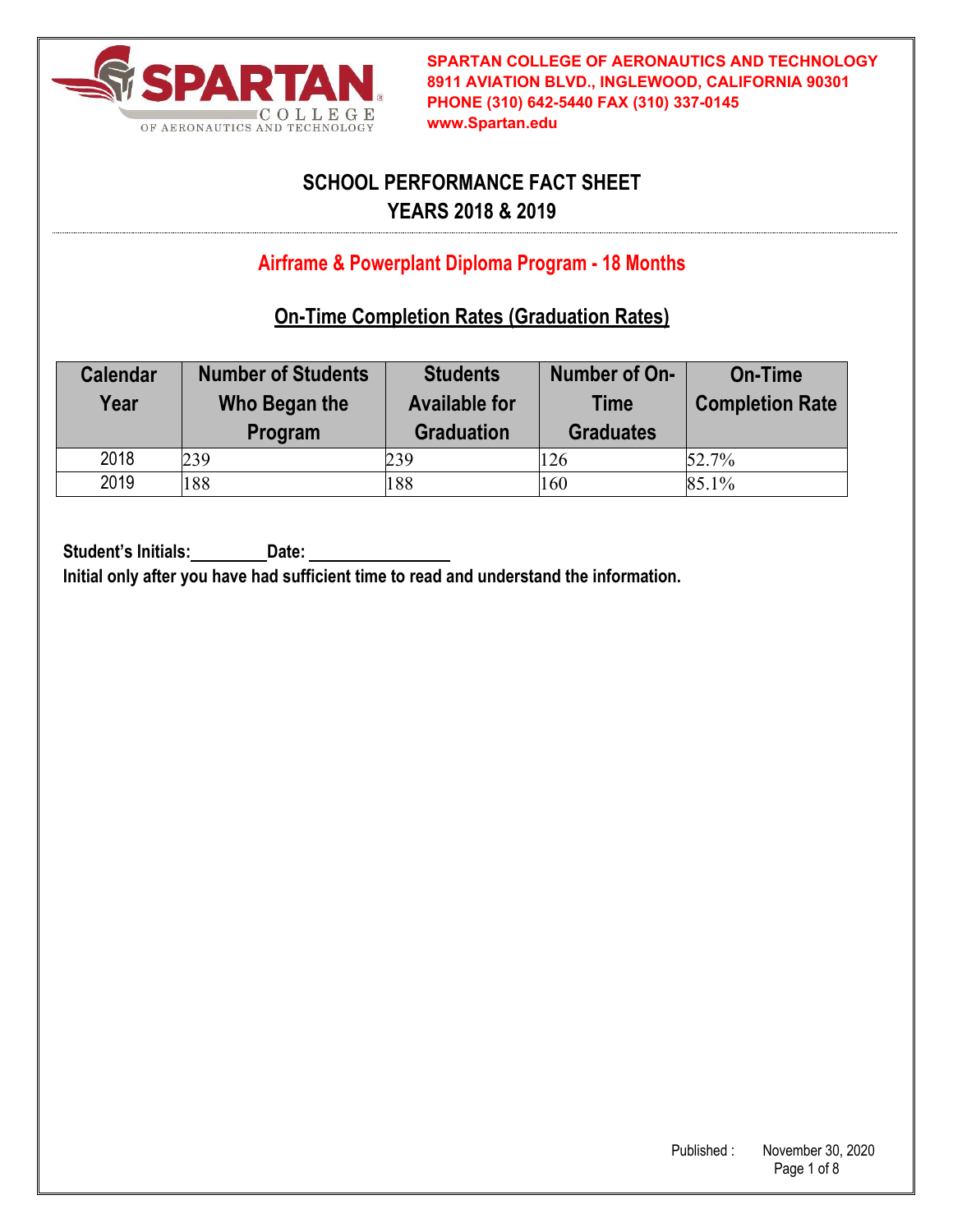

**SPARTAN COLLEGE OF AERONAUTICS AND TECHNOLOGY 8911 AVIATION BLVD., INGLEWOOD, CALIFORNIA 90301 PHONE (310) 642-5440 FAX (310) 337-0145** www.Spartan.edu

### **Job Placement Rates**

| Calendar<br>Year | <b>Number of</b><br><b>Students</b><br><b>Who Began</b><br>Program | Number of<br><b>Graduates</b> | <b>Graduates</b><br><b>Available for</b><br><b>Employment</b> | <b>Graduates</b><br><b>Employed in the</b><br><b>Field</b> | <b>Placement Rate %</b><br><b>Employed in the</b><br><b>Field</b> |
|------------------|--------------------------------------------------------------------|-------------------------------|---------------------------------------------------------------|------------------------------------------------------------|-------------------------------------------------------------------|
| 2018             | 239                                                                | 238                           | 215                                                           | 35                                                         | $16.2\%$                                                          |
| 2019             | 188                                                                | 173                           | 173                                                           | 49                                                         | 28.3%                                                             |

You may obtain from the institution a list of the employment positions determined to be in the field for which a student received education and training. To obtain this list, please ask an institutional representative or you can review the list the on the institutions website at www.spartan.edu/gainful-employment-LA.

### **Gainfully Employed Categories** *(includes data for the two calendar years prior to reporting)*

| <b>Calendar Year</b> | <b>Graduate Employed in</b><br>the Field<br>20-29 Hours Per<br><b>Week</b> | <b>Graduates Employed in the</b><br>Field at Least 30 Hours Per<br><b>Week</b> | <b>Total Graduates</b><br><b>Employed in the</b><br><b>Field</b> |
|----------------------|----------------------------------------------------------------------------|--------------------------------------------------------------------------------|------------------------------------------------------------------|
| 2018                 |                                                                            |                                                                                |                                                                  |
| 2019                 |                                                                            | 49                                                                             |                                                                  |

#### **Part-Time vs. Full-Time Employment**

#### **Single Position vs. Concurrent Aggregated Position**

| <b>Calendar Year</b> | <b>Graduates Employed</b><br>in the Field in a Single<br><b>Position</b> | <b>Graduates Employed in the</b><br><b>Field in Concurrent Aggregated</b><br><b>Positions</b> | <b>Total Graduates</b><br><b>Employed in the</b><br><b>Field</b> |
|----------------------|--------------------------------------------------------------------------|-----------------------------------------------------------------------------------------------|------------------------------------------------------------------|
| 2018                 | 35                                                                       |                                                                                               |                                                                  |
| 2019                 | 49                                                                       |                                                                                               | 49                                                               |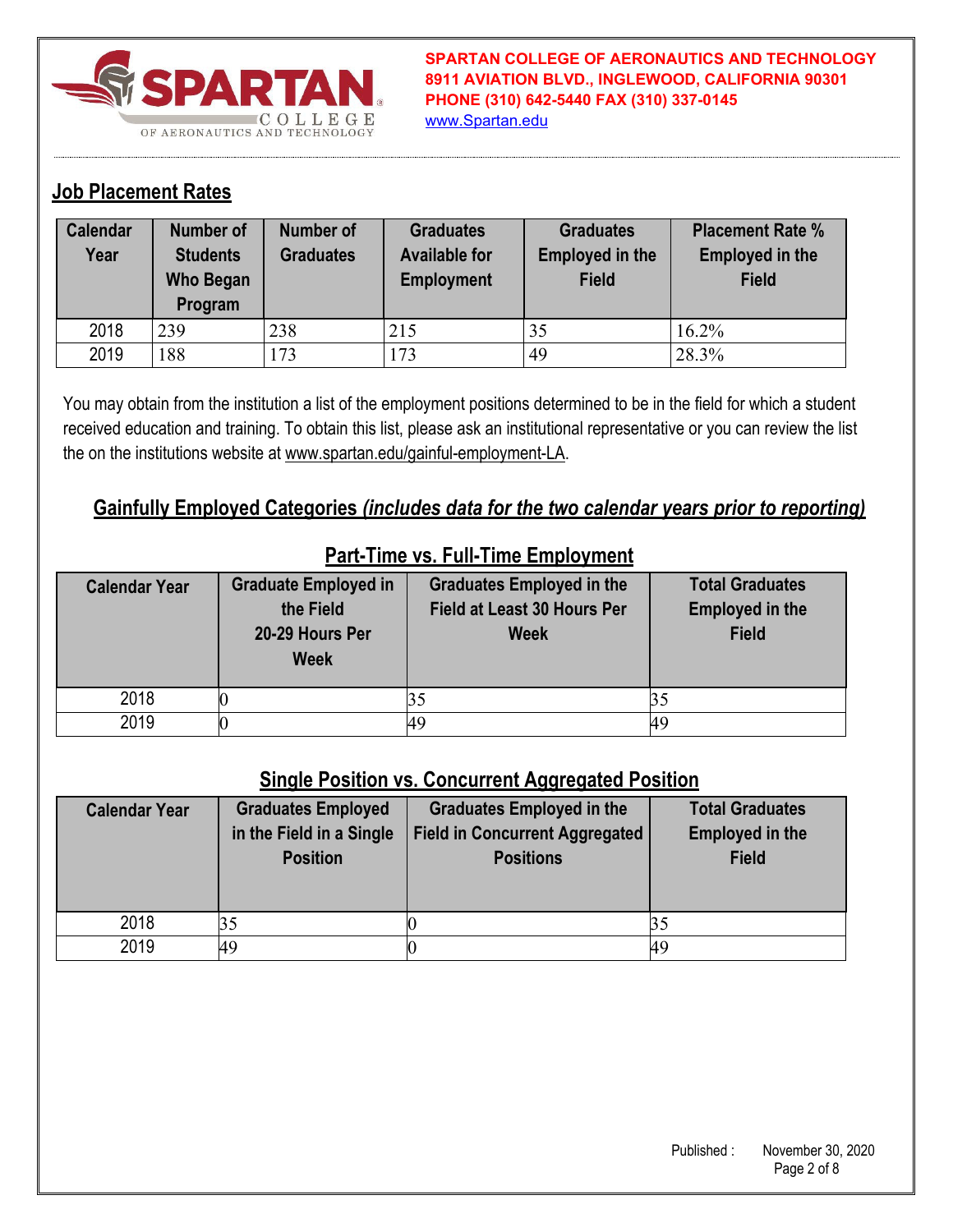

**SPARTAN COLLEGE OF AERONAUTICS AND TECHNOLOGY 8911 AVIATION BLVD., INGLEWOOD, CALIFORNIA 90301 PHONE (310) 642-5440 FAX (310) 337-0145**

www.Spartan.edu

## **Self-Employed / Freelance Positions**

| <b>Calendar Year</b> | <b>Graduates Employed who are Self-</b><br><b>Employed or Working Freelance</b> | <b>Total Graduates</b><br><b>Employed in the Field</b> |
|----------------------|---------------------------------------------------------------------------------|--------------------------------------------------------|
| 2018                 |                                                                                 |                                                        |
| 2019                 |                                                                                 | 49                                                     |

### **Institutional Employment**

| <b>Calendar Year</b> | <b>Graduates Employed in the Field who are</b><br><b>Employed by the Institution, an Employer</b><br>Owned by the Institution, or an Employer who<br><b>Shares Ownership with the</b><br>Institution. | <b>Total Graduates</b><br><b>Employed in the Field</b> |
|----------------------|-------------------------------------------------------------------------------------------------------------------------------------------------------------------------------------------------------|--------------------------------------------------------|
| 2018                 |                                                                                                                                                                                                       |                                                        |
| 2019                 |                                                                                                                                                                                                       | 49                                                     |

**Student's Initials: Date: Initial only after you have had sufficient time to read and understand the information.** 

## **License Examination Passage Rates** *(includes data for the two calendar years prior to reporting)*

| <b>Calendar</b><br>Year | Number of<br><b>Graduates in</b><br><b>Calendar Year</b> | <b>of</b><br><b>Number</b><br><b>Graduates</b><br><b>Taking Exam</b> | <b>Number Who</b><br><b>Passed First</b><br><b>Available Exam</b><br>Exam | <b>Number Who</b><br><b>Failed First</b><br><b>Available</b><br>Exam | <b>Passage</b><br>Rate |
|-------------------------|----------------------------------------------------------|----------------------------------------------------------------------|---------------------------------------------------------------------------|----------------------------------------------------------------------|------------------------|
| 2018 $(*)$              |                                                          |                                                                      |                                                                           |                                                                      |                        |
| 2019 $(*)$              |                                                          |                                                                      |                                                                           |                                                                      |                        |

*(\*) Examination Passage Rates: The Airframe & Powerplant Diploma program does not lead to employment for which passage of a state licensing examination is required.* 

**Student's Initials: Date:** 

**Initial only after you have had sufficient time to read and understand the information.**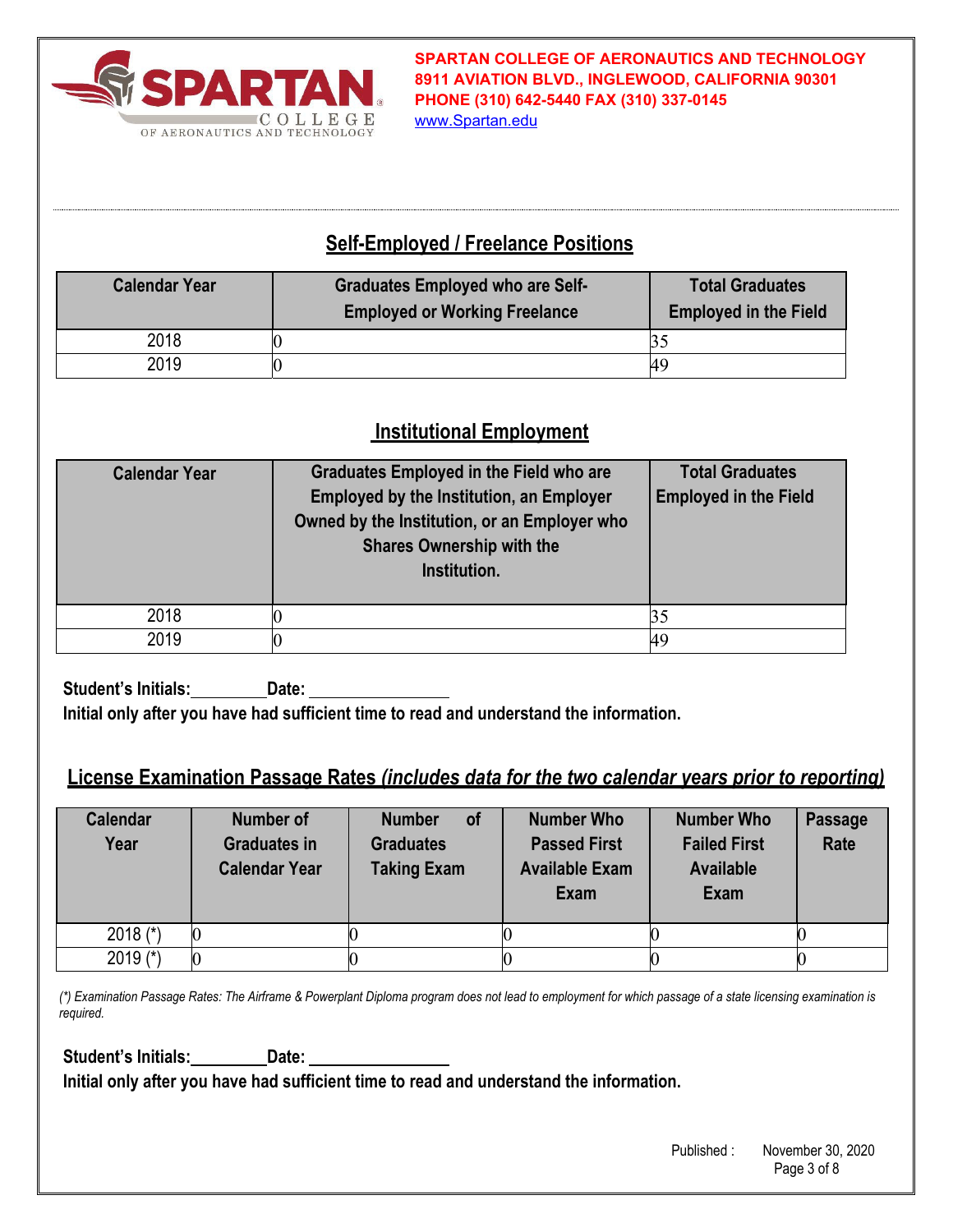## **Salary and Wage Information**

#### **Annual salary and wages reported for graduates employed in the field.**

| <b>Calendar</b><br>Year | <b>Graduates</b><br><b>Available for</b><br><b>Employment</b> | <b>Graduates</b><br><b>Employed in</b><br><b>Field</b> | \$20,001<br>\$25,000 | \$25,001<br>$\blacksquare$<br>\$30,000 | \$30,001<br>\$35,000 | \$35,001<br>$\blacksquare$<br>\$40,000 | \$40,001<br>$\blacksquare$<br>\$45,000 |
|-------------------------|---------------------------------------------------------------|--------------------------------------------------------|----------------------|----------------------------------------|----------------------|----------------------------------------|----------------------------------------|
| 2018                    | 215                                                           | 35                                                     |                      |                                        |                      |                                        |                                        |
| 2019                    | 173                                                           | 49                                                     |                      |                                        |                      | $\mathbf b$                            | $\mathbf 0$                            |

| \$45,001 | \$50,001 | \$55,001 | \$60,001 | \$65,001       | \$70,001 | \$75,001       | <b>No Salary</b>   |
|----------|----------|----------|----------|----------------|----------|----------------|--------------------|
| ٠        |          |          |          | $\blacksquare$ |          | $\blacksquare$ | <b>Information</b> |
| \$50,000 | \$55,000 | \$60,000 | \$65,000 | \$70,000       | \$75,000 | \$80,000       | <b>Reported</b>    |
| 12       | 4        |          |          |                |          |                |                    |
| 19       | 4        |          | ν        | ∽              |          |                |                    |

A list of sources used to substantiate salary disclosures is available from the school at www.spartan.edu/placementgraduation-la.

**Student's Initials: Date: Initial only after you have had sufficient time to read and understand the information.** 

### **Cost of Educational Program**

Total charges for the program for students completing on-time in 2018: \$39,250, 2019: \$51,364. Additional charges may be incurred if the program is not completed on-time.

**Student's Initials: Date: Initial only after you have had sufficient time to read and understand the information.**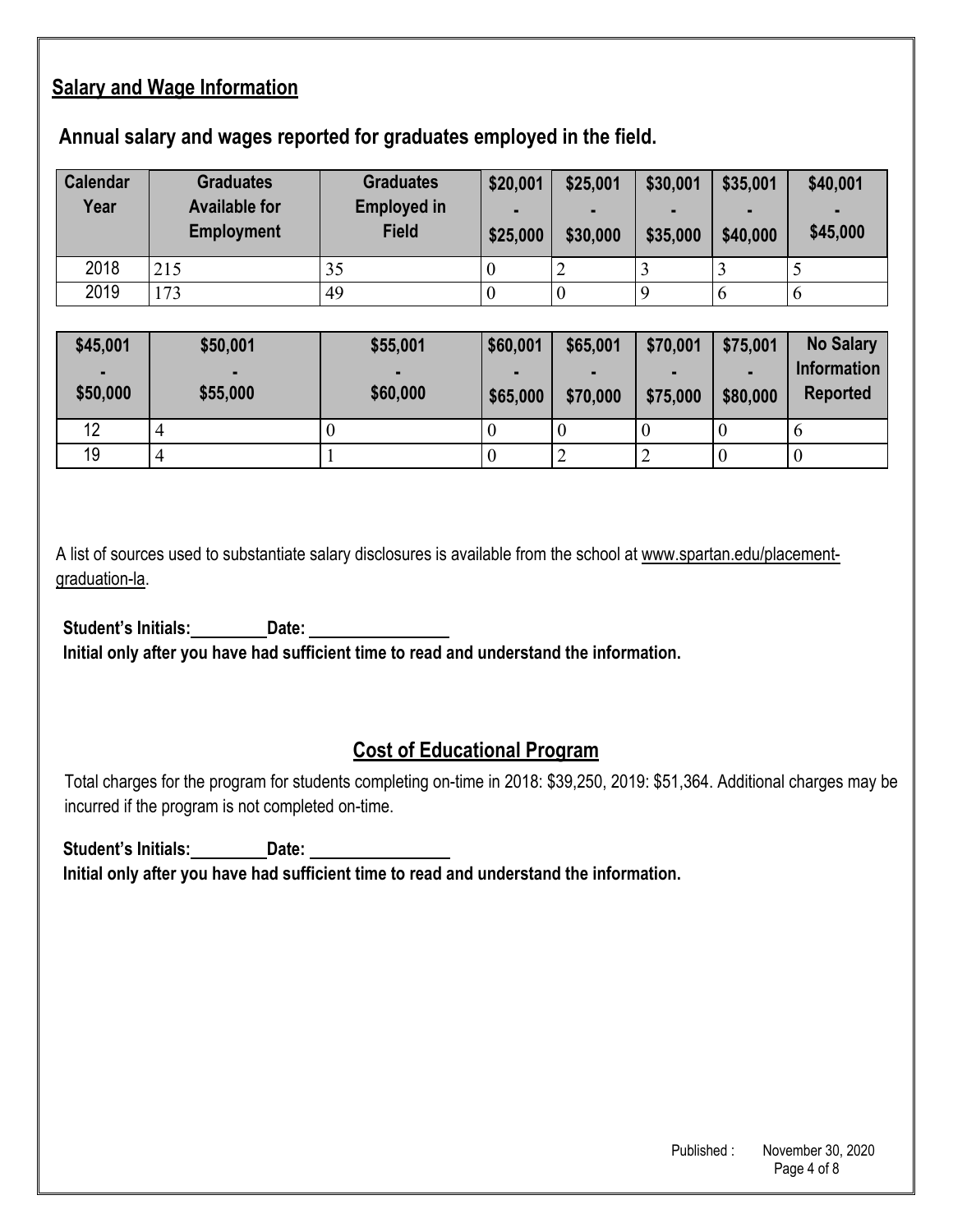

**SPARTAN COLLEGE OF AERONAUTICS AND TECHNOLOGY 8911 AVIATION BLVD., INGLEWOOD, CALIFORNIA 90301 PHONE (310) 642-5440 FAX (310) 337-0145** www.Spartan.edu

### **Federal Student Loan Debt**

| <b>Calendar</b><br>Year | Most recent three year<br>cohort default rate, as<br>reported by the United<br><b>State Department of</b><br>Education. <sup>1</sup> | The percentage of<br>enrolled students<br>in 2018 receiving<br>federal student<br>loans to pay for<br>this program. | The average amount<br>of federal student<br>loan debt of 2018<br>graduates who took<br>out federal student<br>loans at this<br>institution. | The percentage of<br>graduates in 2018 who<br>took out federal<br>student loans to pay<br>for this<br>program. |
|-------------------------|--------------------------------------------------------------------------------------------------------------------------------------|---------------------------------------------------------------------------------------------------------------------|---------------------------------------------------------------------------------------------------------------------------------------------|----------------------------------------------------------------------------------------------------------------|
| 2018                    | $4.3\%$                                                                                                                              | 82.5%                                                                                                               | \$19,848                                                                                                                                    | 86.9%                                                                                                          |
| 2019                    | 3.94%                                                                                                                                | 86.0%                                                                                                               | \$14,301                                                                                                                                    | 86.0%                                                                                                          |

1The percentage of students who defaulted on their federal student loans is called the Cohort Default Rate (CDR). It shows the percentage of this school's students who were more than 270 days (9 months) behind on their federal student loans within three years of when the first payment was due. This is the most recent CDR reported by the U.S. Department of Education.

#### **Student's Initials: Date: Initial only after you have had sufficient time to read and understand the information.**

This fact sheet is filed with the Bureau for Private Postsecondary Education. Regardless of any information you may have relating to completion rates, placement rates, starting salaries, or license exam passage rates, this fact sheet contains the information as calculated pursuant to state law.

Any questions a student may have regarding this fact sheet that have not been satisfactorily answered by the institution may be directed to the Bureau for Private Postsecondary Education at 2535 Capitol Oaks Drive, Suite 400, Sacramento, CA 95833, www.bppe.ca.gov, toll-free telephone number (888) 370-7589 or by fax (916) 263-1897.

Student Name - Print

Student Signature Date Date Controller and Date Date Date

School Official Date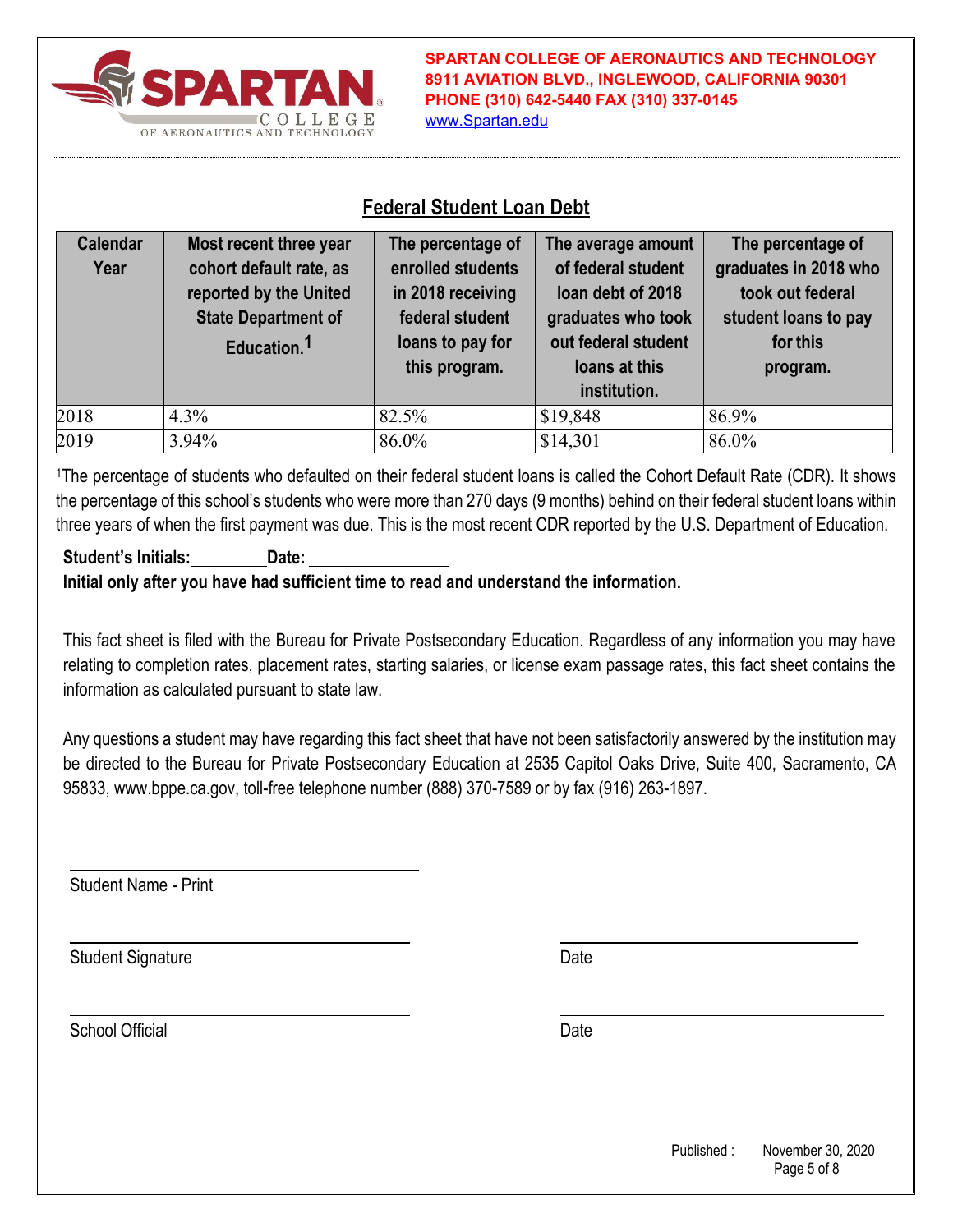

**SPARTAN COLLEGE OF AERONAUTICS AND TECHNOLOGY 8911 AVIATION BLVD., INGLEWOOD, CALIFORNIA 90301 PHONE (310) 642-5440 FAX (310) 337-0145** www.Spartan.edu

## **Definitions**

- "Number of Students Who Began the Program" means the number of students who began a program who were scheduled to complete the program within 100% of the published program length within the reporting calendar year and excludes all students who cancelled during the cancellation period.
- "Students Available for Graduation" is the number of students who began the program minus the number of students who have died, been incarcerated, or been called to active military duty.
- "Number of On-time Graduates" is the number of students who completed the program within 100% of the published program length within the reporting calendar year.
- "On-time Completion Rate" is the number of on-time graduates divided by the number of students available for graduation.
- "150% Graduates" is the number of students who completed the program within 150% of the program length (includes on-time graduates).
- "150% Completion Rate" is the number of students who completed the program in the reported calendar year within 150% of the published program length, including on-time graduates, divided by the number of students available for graduation.
- "Graduates Available for Employment" means the number of graduates minus the number of graduates unavailable for employment.
- "Graduates Unavailable for Employment" means the graduates who, after graduation, die, become incarcerated, are called to active military duty, are international students that leave the United States or do not have a visa allowing employment in the United States, or are continuing their education in an accredited or bureau-approved postsecondary institution.
- "Graduates Employed in the Field" means graduates who beginning within six months after a student completes the applicable educational program are gainfully employed, whose employment has been reported, and for whom the institution has documented verification of employment. For occupations for which the state requires passing an examination, the six months period begins after the announcement of the examination results for the first examination available after a student completes an applicable educational program.
- "Placement Rate Employed in the Field" is calculated by dividing the number of graduates gainfully employed in the field by the number of graduates available for employment.
- "Number of Graduates Taking Exam" is the number of graduates who took the first available exam in the reported calendar year.
- First Available Exam Date" is the date for the first available exam after a student completed a program.
- "Passage Rate" is calculated by dividing the number of graduates who passed the exam by the number of graduates who took the reported licensing exam.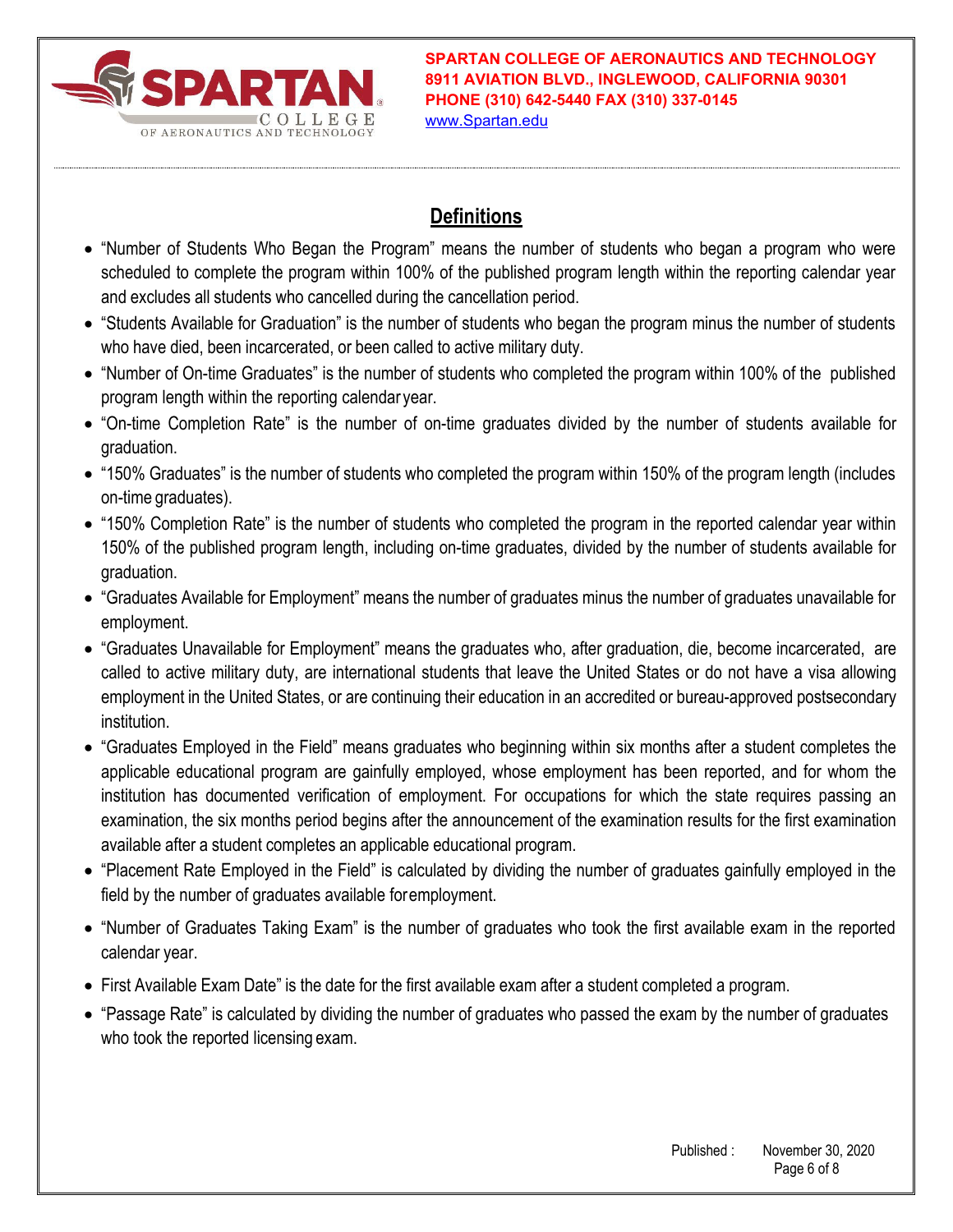- "Number Who Passed First Available Exam" is the number of graduates who took and passed the first available licensing exam after completing the program.
- "Salary" is as reported by graduate or graduate's employer.
- "No Salary Information Reported" is the number of graduates for whom, after making reasonable attempts, the school was not able to obtain salary information.